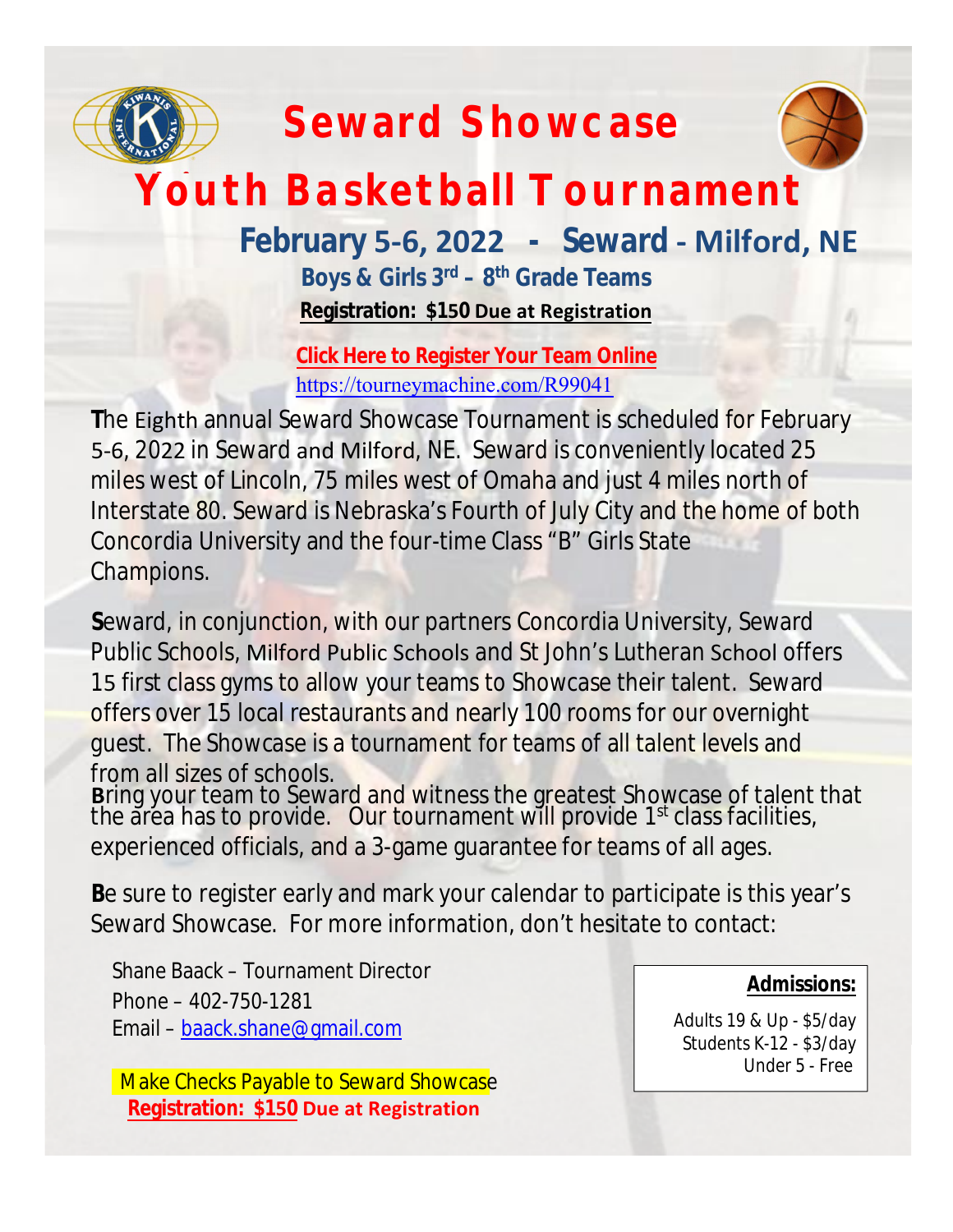



## **Seward Showcase Youth Basketball Tournament**

**February 5-6, 2022**

### **General Regulations**

- 1. Teams will be expected to play when scheduled. The tournament director will make all attempts to work with scheduling conflicts; however, his/her decision will be final! This is a **TWO-DAY** tournament and **NO** one day game request can be honored. The tournament will keep moving so teams should be ready to play five (5) minutes after the completion of the previous game. Warm-up time will be as time allows. Teams should be checked in at least 30 minutes prior to each game and be ready to play 15 minutes prior to the scheduled time.
- 2. Players/coaches are responsible for their own valuables, and equipment. Locker rooms will NOT be available.
- 3. No changes in rosters will be allowed after the first game unless approved by the Tournament Director. The roster in the scorebook for the first game will be the certified roster. **It is the coach's responsibility to verify players and numbers in the official scorebook prior to each game.** Evidence of eligibility is the responsibility of the team coach. The coach must be able to show evidence of grade placement in cases when a player's eligibility is challenged. Evidence can be copies of report cards, school registrations, or principal's statement of grade placement. **Players may play for only 1 team unless prior approval from tournament director! Tournament Director will only approve request if due to injury or illness. This is in no way to be used to gain competitive advantage during the tournament.**
- 4. Eighty dollars (\$80.00) of the entry fee will be retained if the tournament is cancelled because of weather.
- 5. Each team must provide warm-up balls and one game ball. At game time the referee will decide which team's ball will be used.
- 6. TOURNAMENT CHAMPIONSHIP TIE-BREAKER: (1) Head-to-Head, (2) Fewest points allowed, (3) Point differential, (4) Most points scored, (5) Coin toss. The decision of the Tournament Director will be final.
- 7. Master Court Schedule should always be considered correct. Please ask Tournament Director about schedule conflicts between brackets and master schedule.
- 8. **GOOD SPORTSMANSHIP** is the most important skill we can teach our kids. Respect the referees, coaches, parents and players. **If a parent is ejected from the game, then their child player must leave the game as well.**